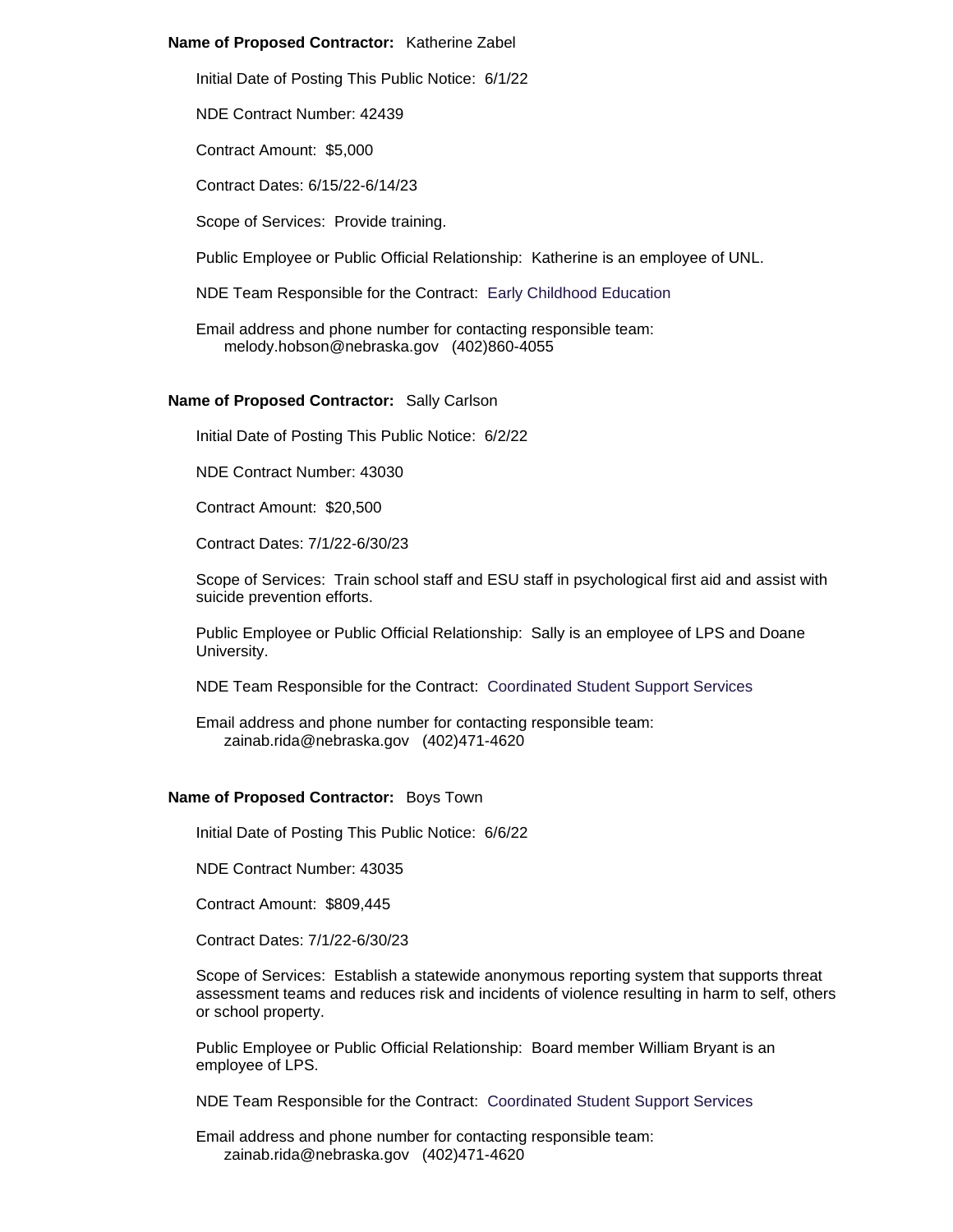### **Name of Proposed Contractor:** Rebecca Dunlap-Morton

Initial Date of Posting This Public Notice: 6/7/22

NDE Contract Number: 43038

Contract Amount: \$15,800

Contract Dates: 7/1/22-6/30/23

Scope of Services: Conduct program quality observations and training services.

Public Employee or Public Official Relationship: Rebecca is an employee of ESU 3 and UNK.

NDE Team Responsible for the Contract: Early Childhood Education

Email address and phone number for contacting responsible team: melody.hobson@nebraska.gov (402)860-4055

### **Name of Proposed Contractor:** Saffron Buettner

Initial Date of Posting This Public Notice: 6/7/22

NDE Contract Number: 43039

Contract Amount: \$24,500

Contract Dates: 7/1/22-6/30/23

Scope of Services: Coaching, training and completing program quality observations.

Public Employee or Public Official Relationship: Saffron is an employee of Hall County.

NDE Team Responsible for the Contract: Early Childhood Education

Email address and phone number for contacting responsible team: melody.hobson@nebraska.gov (402)860-4055

#### **Name of Proposed Contractor:** Cesar Torres Mulgado

Initial Date of Posting This Public Notice: 6/15/22

NDE Contract Number: 43048

Contract Amount: \$18,600

Contract Dates: 8/1/22-6/30/23

Scope of Services: Serve as an independent contractor to continue the work and research he has begun toward bullying and cyberbullying and also assist in creation of Safe2HelpNE videos.

Public Employee or Public Official Relationship: Cesar will be an employee of ESU 9 August 4, 2022.

NDE Team Responsible for the Contract: Coordinated Student Support Services

Email address and phone number for contacting responsible team: zainab.rida@nebraska.gov (402)471-4620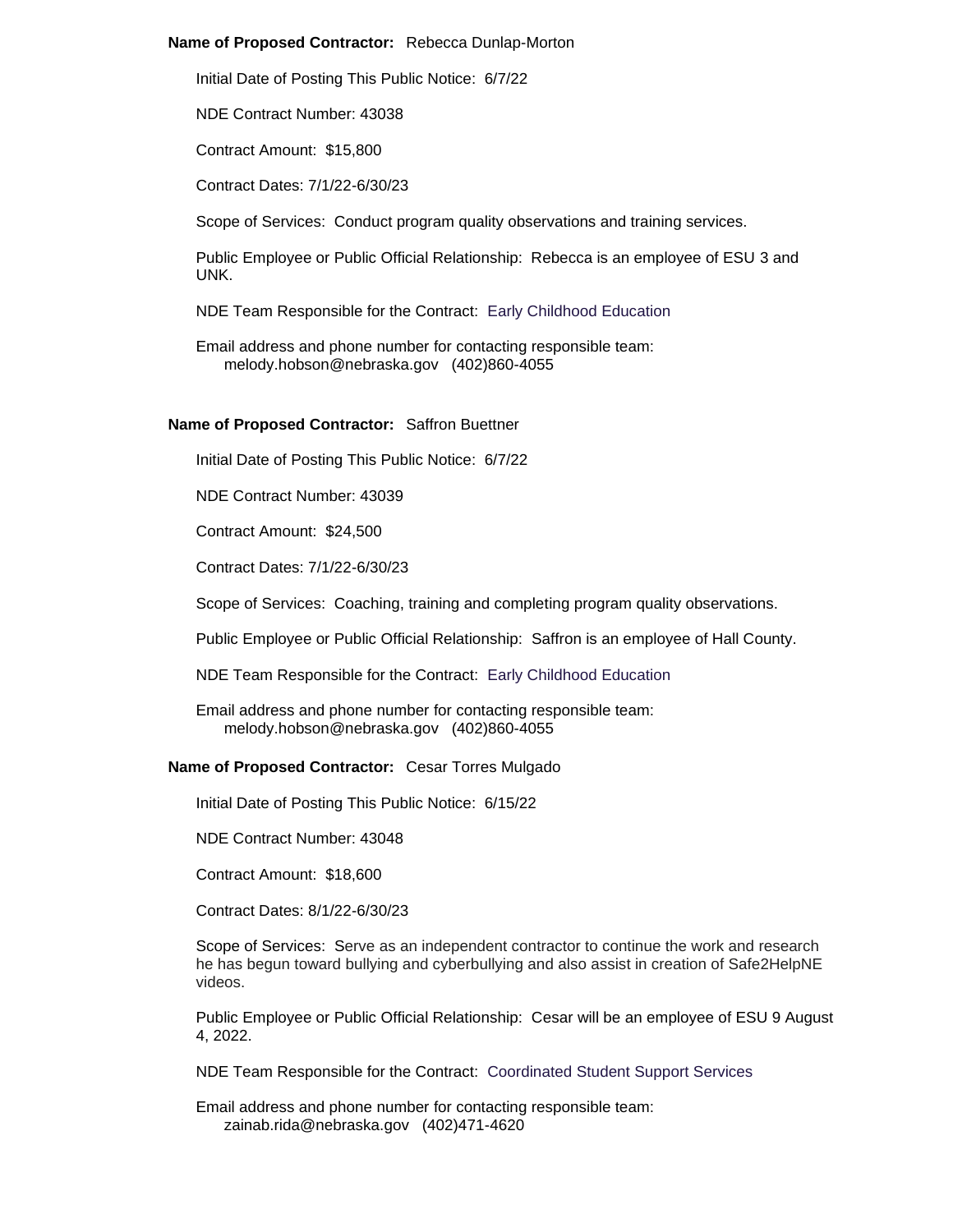## **Name of Proposed Contractor:** Gina DeFreece

Initial Date of Posting This Public Notice: 6/16/22

NDE Contract Number: 43050

Contract Amount: \$14,000

Contract Dates: 7/1/22-6/30/23

Scope of Services: Provide training and program quality observations.

Public Employee or Public Official Relationship: Spouse is an employee of Millard Public Schools.

NDE Team Responsible for the Contract: Early Childhood Education

Email address and phone number for contacting responsible team: melody.hobson@nebraska.gov (402)860-4055

**Name of Proposed Contractor:** Nebraska Agricultural Educators Association

Initial Date of Posting This Public Notice: 6/16/22

NDE Contract Number: 42448

Contract Amount: \$45,000

Contract Dates: 6/24/22-5/31/23

Scope of Services: Plan and facilitate a year-long teacher mentorship program for forty (40) new Nebraska Agriculture Education educators.

Public Employee or Public Official Relationship: Officers are – Craig Flaming, Randolph High School; David Gibbens, West Holt High School; Stephanie Miller, Heartland High School.

NDE Team Responsible for the Contract: Career, Technical & Adult Education

Email address and phone number for contacting responsible team: katie.graham@nebraska.gov (402)937-2809

## **Name of Proposed Contractor:** Miriam Kuhn

Initial Date of Posting This Public Notice: 6/17/22

NDE Contract Number: 42450

Contract Amount: \$4,000

Contract Dates: 6/27/22-6/26/23

Scope of Services: Expert reviewer for Enhancing Communication with Caregivers in ECC-EI project.

Public Employee or Public Official Relationship: Miriam is an employee of UNO.

NDE Team Responsible for the Contract: Special Education

Email address and phone number for contacting responsible team: amy.rhone@nebraska.gov (531)207-9978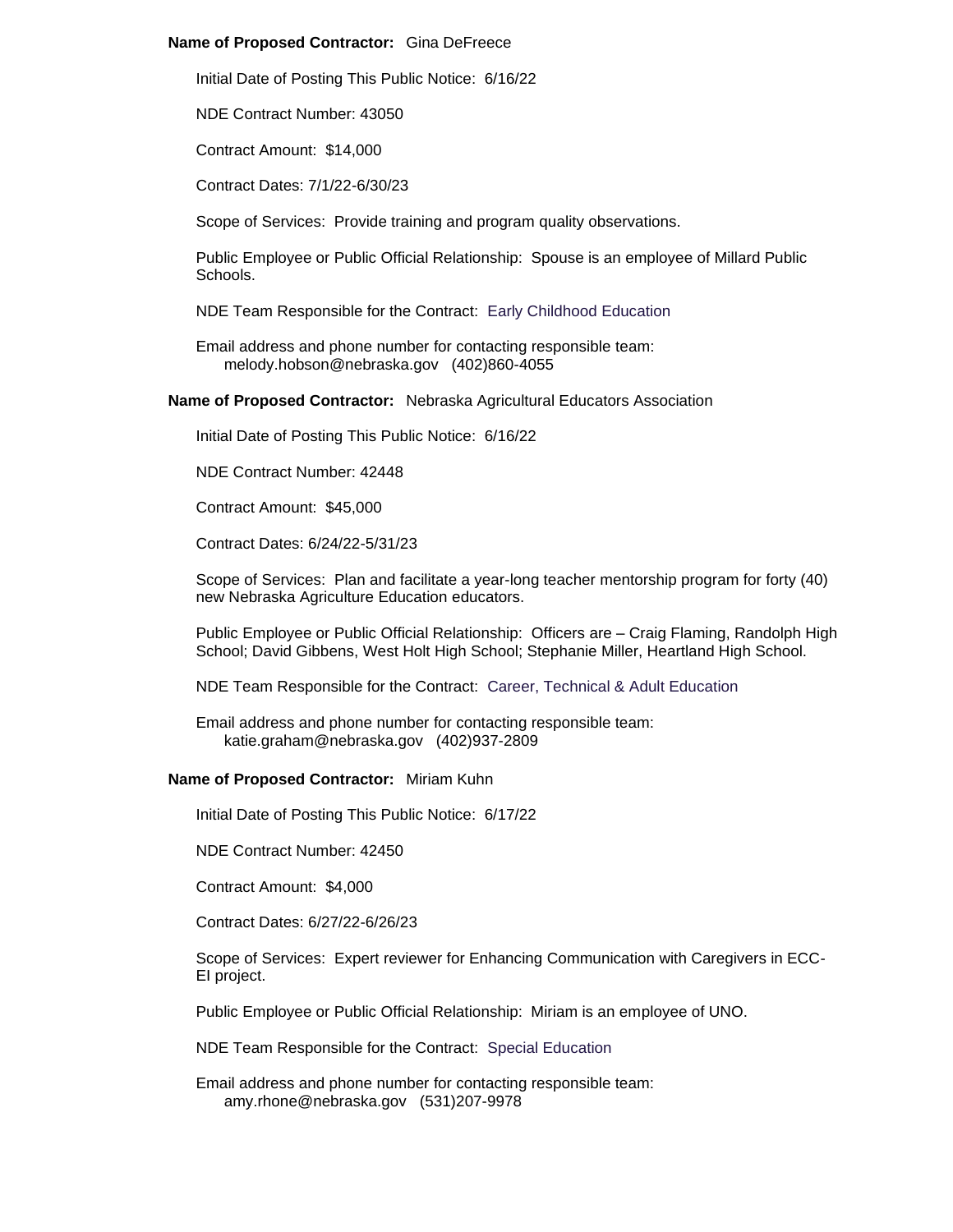# **Name of Proposed Contractor:** Nebraska Council of School Administrators

Initial Date of Posting This Public Notice: 6/21/2022

NDE Contract Number: 43053

Contract Amount: \$24,000

Scope of Services: Assist with Administrator Days.

Dates of Contract: 7/1/22-8/31/23

Public Employee or Public Official Relationship:

Board members are employed by school districts as listed below:

| Melissa      | Poloncic        | Superintendent             | DC West Community Schools          |  |
|--------------|-----------------|----------------------------|------------------------------------|--|
| Jeff         | Edwards         | Superintendent             | Northwest Public Schools           |  |
| Kevin        | Wingard         | Superintendent             | Milford Public Schools             |  |
| Erin         | Heineman        | <b>Business Official</b>   | South Sioux City Community Schools |  |
| Jeremy       | Knajdl          | <b>Business Official</b>   | Minden Public Schools              |  |
| Liz          | <b>Standish</b> | <b>Business Official</b>   | <b>Lincoln Public Schools</b>      |  |
| Josie        | Floyd           | Principal                  | Sutherland Public Schools          |  |
| Sara         | Paider          | Principal                  | St Paul Public Schools             |  |
| Erin         | Gonzalez        | Principal                  | <b>Millard Public Schools</b>      |  |
| <b>Misty</b> | Beair           | Special Ed Director        | <b>Wayne Community Schools</b>     |  |
| Lona         | Nelson-Milks    | <b>Special Ed Director</b> | <b>ESU #11</b>                     |  |
| McKayla      | LaBorde         | <b>Special Ed Director</b> | ESU #3                             |  |
| Patrick      | Moore           | Principal                  | <b>Blue Hill Public Schools</b>    |  |
| Tiffanie     | Welte           | Principal                  | Weeping Water Public Schools       |  |
| <b>Brad</b>  | Jacobsen        | Principal                  | Ashland-Greenwood Public Schools   |  |
| <b>Mark</b>  | Adler           | Superintendent             | <b>Ralston Public Schools</b>      |  |

NDE Team Responsible for the Contract: Commissioner's Office

Email address and phone number for contacting responsible team: ryan.foor@nebraska.gov; (402/471-5030)